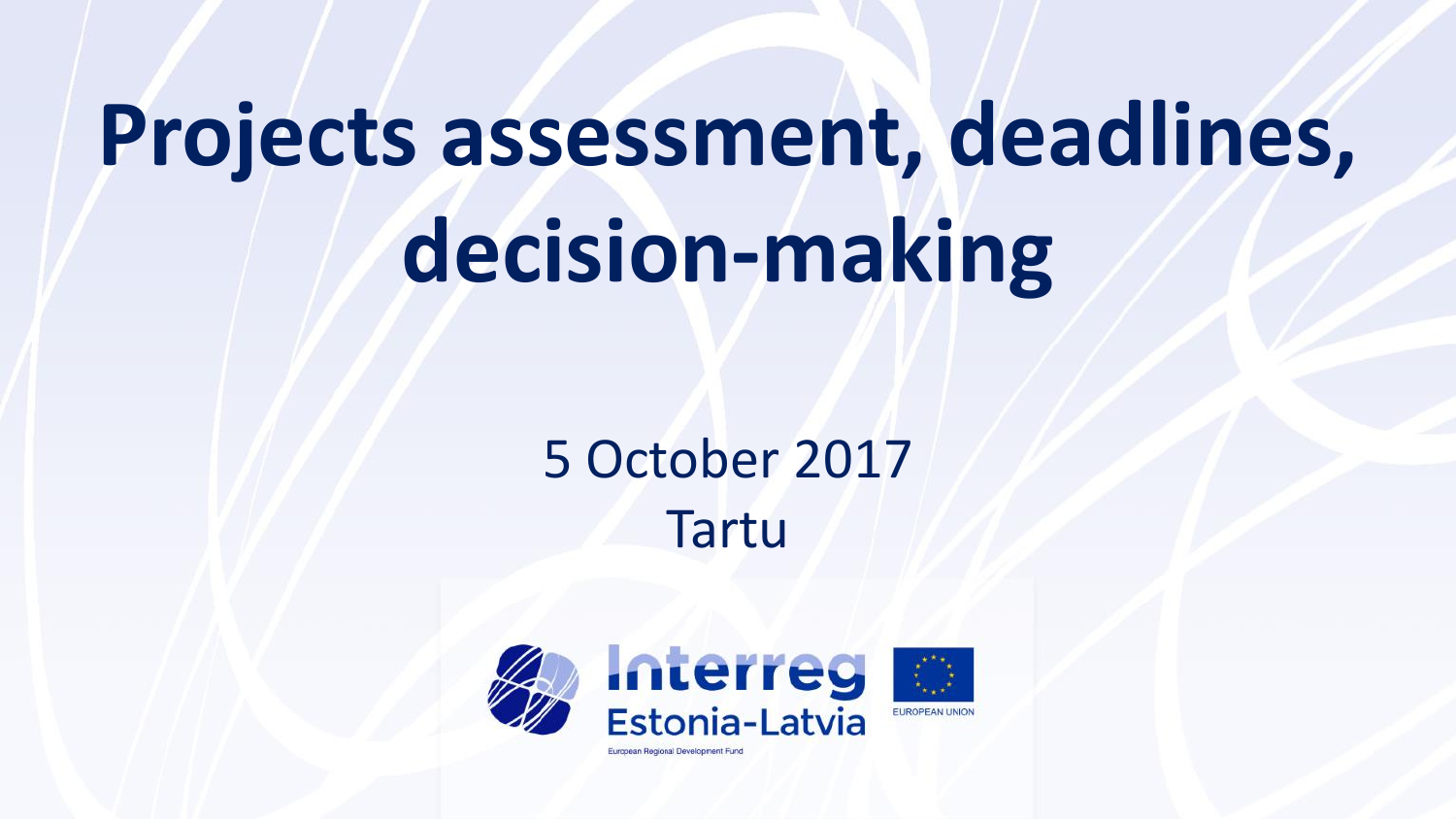# Expected timeframe

- **Deadline for submission** of applications **14 December 2017** at **14.00.**
- Project assessment  $\rightarrow$  December-March 2018

Technical and loose quality check: December-January; Financial capacity assessment: January-February; Quality check: February-March.

• Decision-making  $\rightarrow$  April-May 2018

Selection of projects: April; Financing decisions: May.

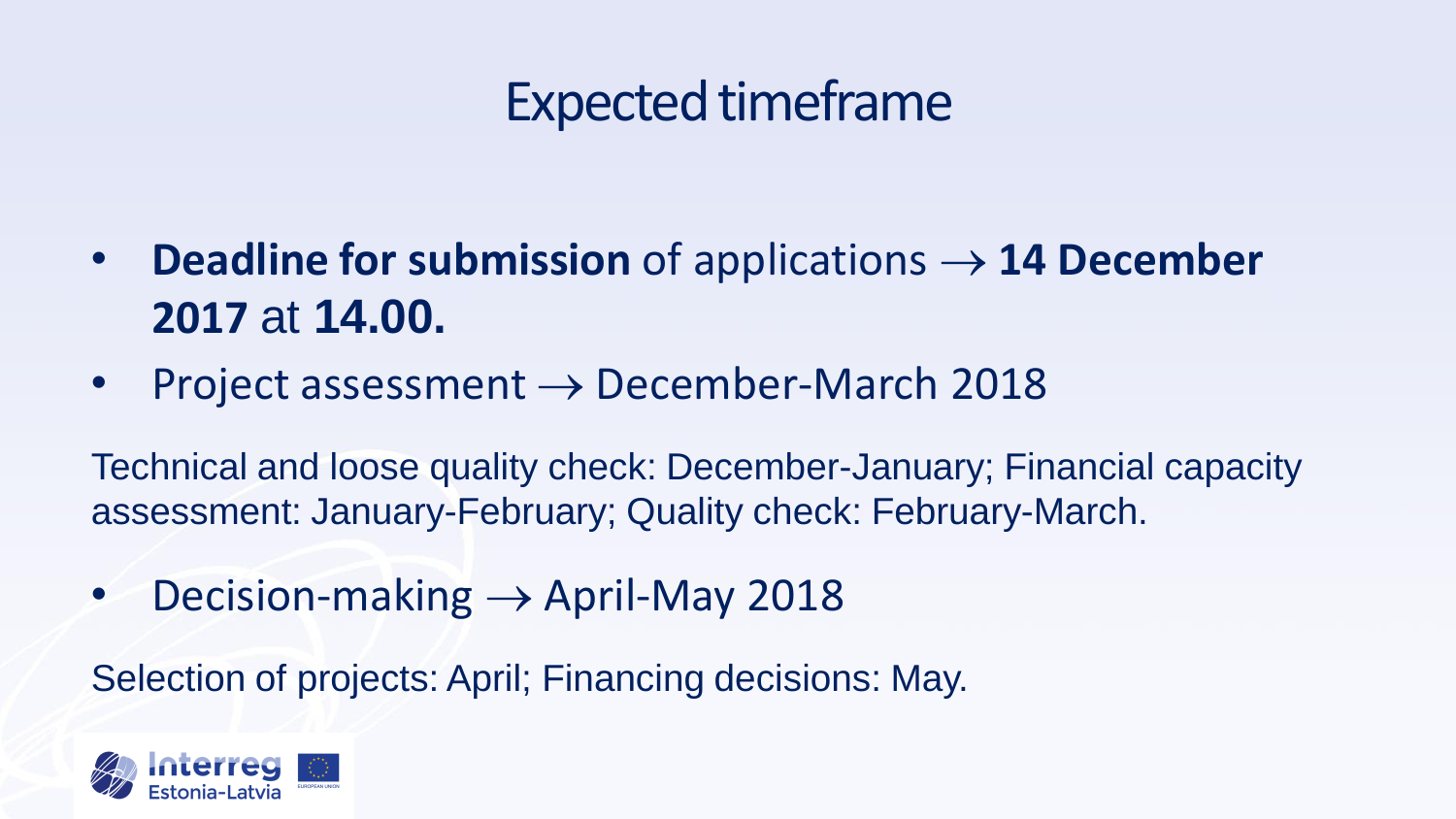### Technical eligibility and loose quality check

- 23 technical eligibility criteria  $\rightarrow$  in the programme manual.
- Loose quality check  $\rightarrow$  to minimize unclear issues related to the content.
- JS comments  $\rightarrow$  usually in two weeks after submission.

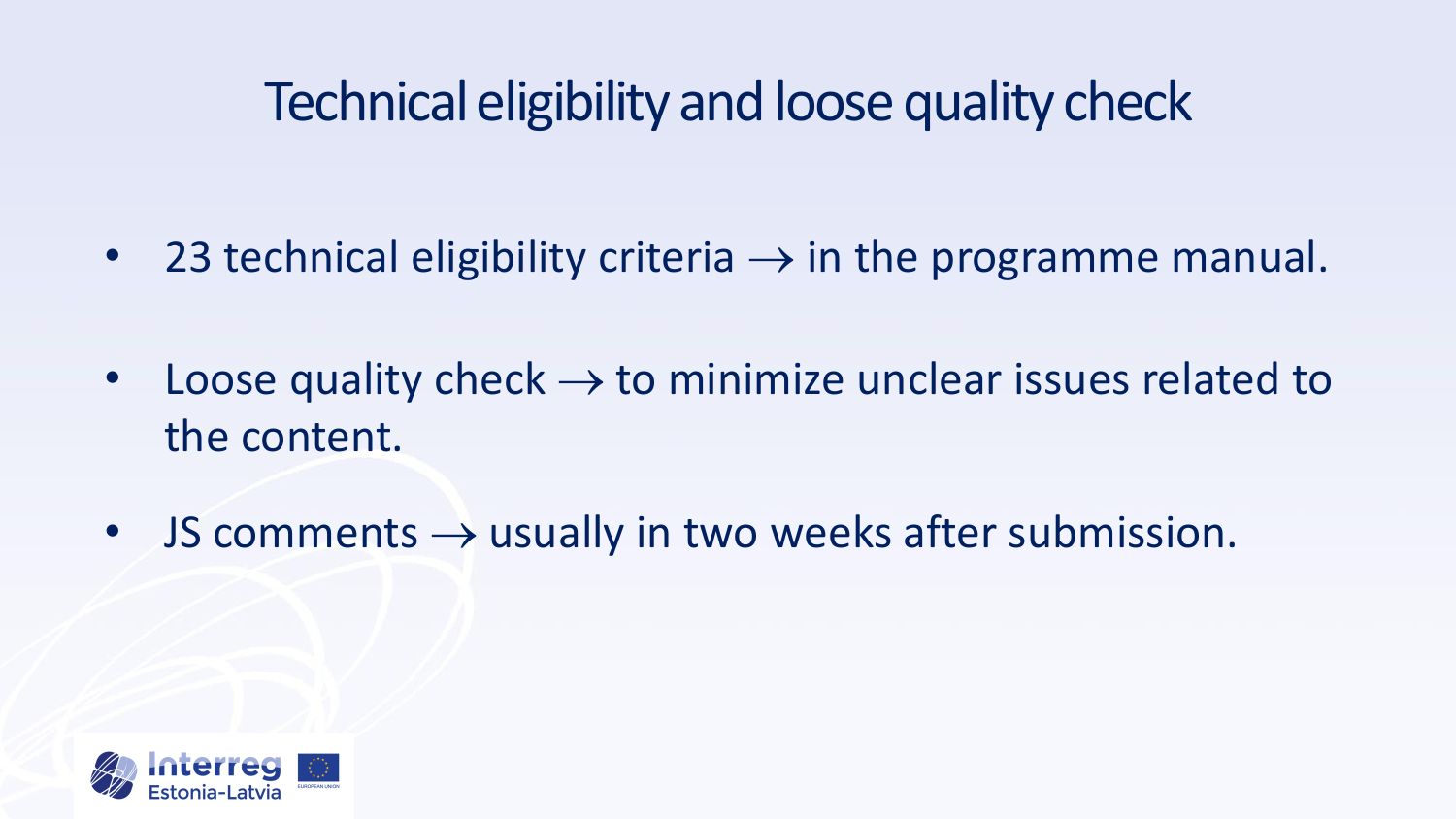# Technical eligibility and loose quality check

- LP  $\rightarrow$  10 working days to ensure the fulfilment of technical eligibility criteria.
- After re-submitting the application  $\rightarrow$  still shortcomings? The LP must eliminate them in 5 working days.

Project applications **must fulfil all technical eligibility criteria** in order to pass on to the quality assessment.

If not  $\rightarrow$  Managing Authority's decision to reject the application.

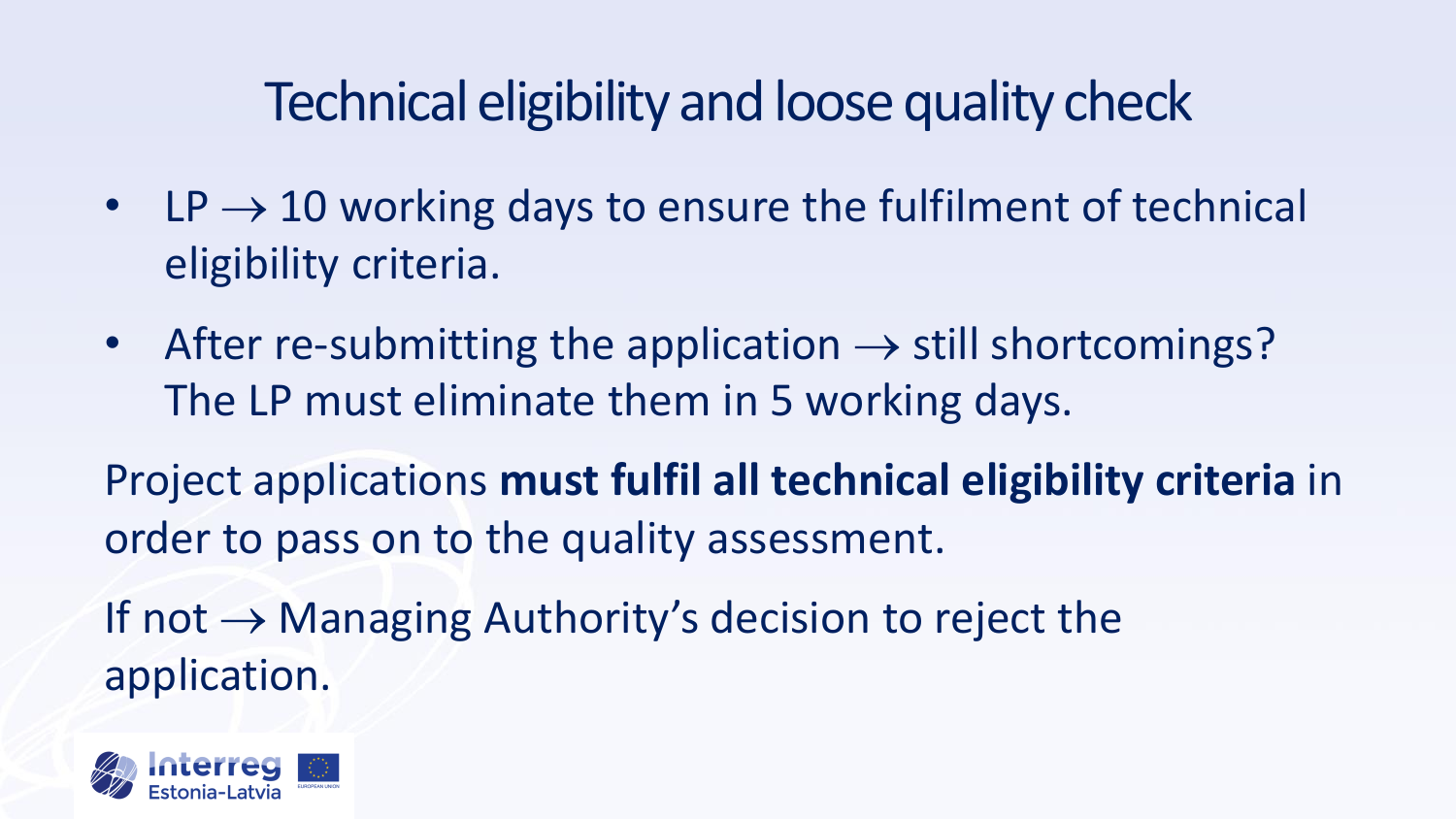#### Quality assessment

• Financial capacity assessment  $\rightarrow$  financial experts  $\rightarrow$  in approx. 2 weeks.

! Each SME is assessed individually.

- Quality assessment  $\rightarrow$  JS and thematic experts  $\rightarrow$  in approx. 3 weeks.
- JS may ask the applicants to clarify the provided information.

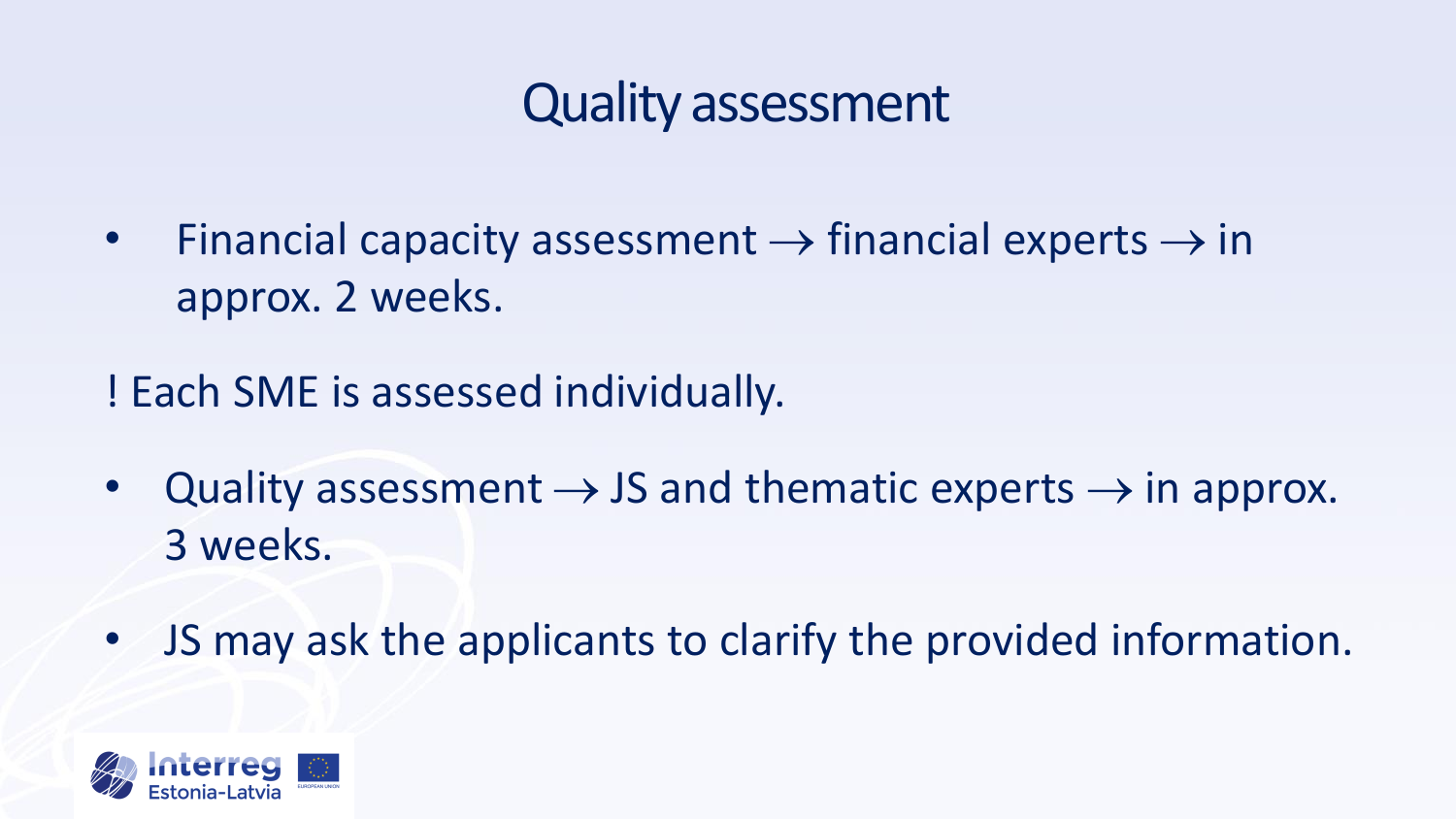#### Quality assessment

- 1) Project's context, cross-border nature, and mutual benefits
- 2) Objective, approach and activities
- 3) Financial capacity
- 4) Competitiveness and durability of the service or product. Durability of the results
- 5) Potential of the service or product
- 6) Partnership and cooperation intensity
- 7) Budget
- Assessment methodology and criteria  $\rightarrow$  programme manual

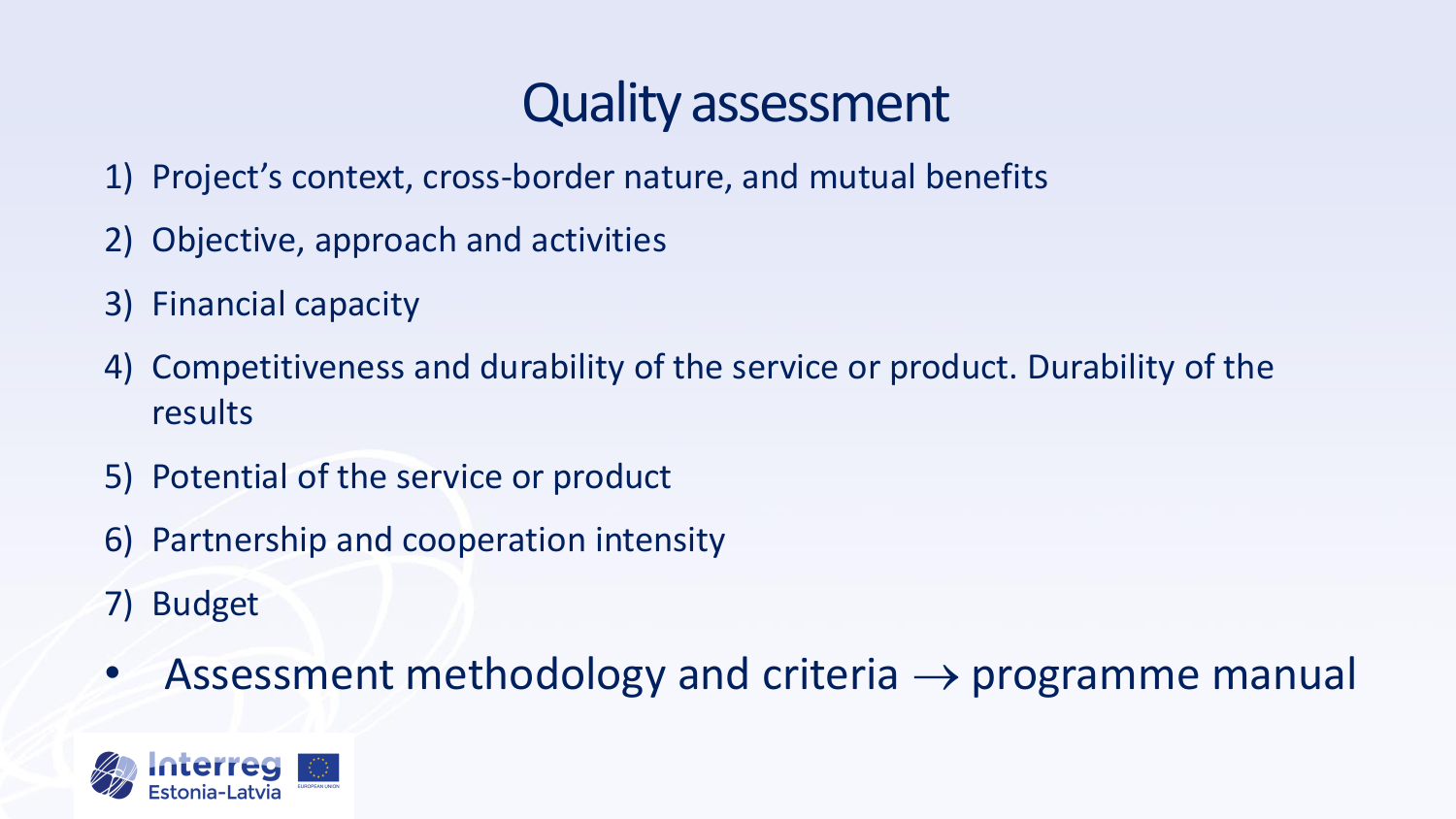### Decision-making

• Selection of projects  $\rightarrow$  Monitoring Committee

• Financing decisions  $\rightarrow$  Managing Authority within 1 month after the monitoring committee meeting.